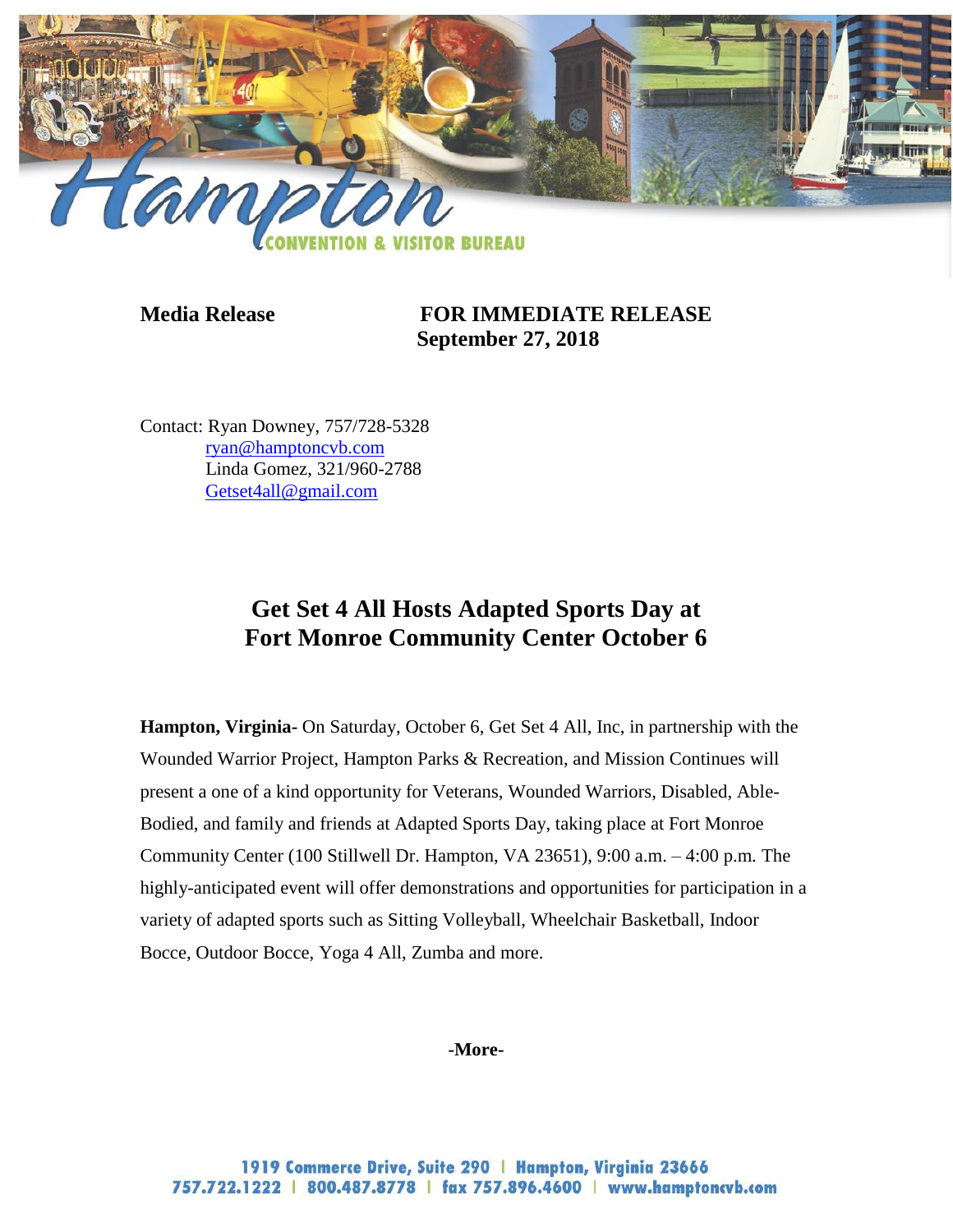## **Get Set 4 All Hosts Adapted Sports Day at Fort Monroe Community Center October 6- Page 2**

Representatives in attendance will include 418 Dive Center for adapted scuba diving, Virginia Beach Veterans Rowing, Youth Volunteers Corps of Hampton Roads, Firehouse Segway, Jt Grom of Virginia Beach, Women Veterans, Safe Harbor, and VA Hospital of Hampton.

Serious illness, injury, or adaptation can impact a person's way of life; and in some cases-- significantly alter his or her capabilities. Get Set 4 All's mission is to provide fitness and a team oriented environment for the adapted athlete, which is something that has been needed in our community. Complimentary lunch is included to those who register online.

Adapted Sports Day is free and open to the public. To register, visit [https://www.eventbrite.com/e/get-set-4-all-adapted-sports-day-at-ft-monroe-tickets-](https://www.eventbrite.com/e/get-set-4-all-adapted-sports-day-at-ft-monroe-tickets-49514692779)[49514692779.](https://www.eventbrite.com/e/get-set-4-all-adapted-sports-day-at-ft-monroe-tickets-49514692779) Complimentary lunch is included to those who register online.

Get Set 4 All, Inc. is a non-profit organization that promotes inclusion in the community by offering a variety of programs and adapted sport opportunities. Our programs are geared towards, but not limited to -- Wounded Warriors, Veterans, disabled adults and youth, seniors, caretakers, as well as their families and friends.

Warrior Games coaches, Linda Gomez and Andy Pai, have brought awareness to various Hampton Roads communities about their love and passion for adapted sports and for Wounded Warriors, Veterans and adapted athletes.

Partially bordered by the Hampton Roads harbor and Chesapeake Bay, Hampton, with the 344,000 sq. ft. Hampton Roads Convention Center and the award-winning Hampton Coliseum, is located in the center of Coastal Virginia and the Hampton Roads

**-More-**